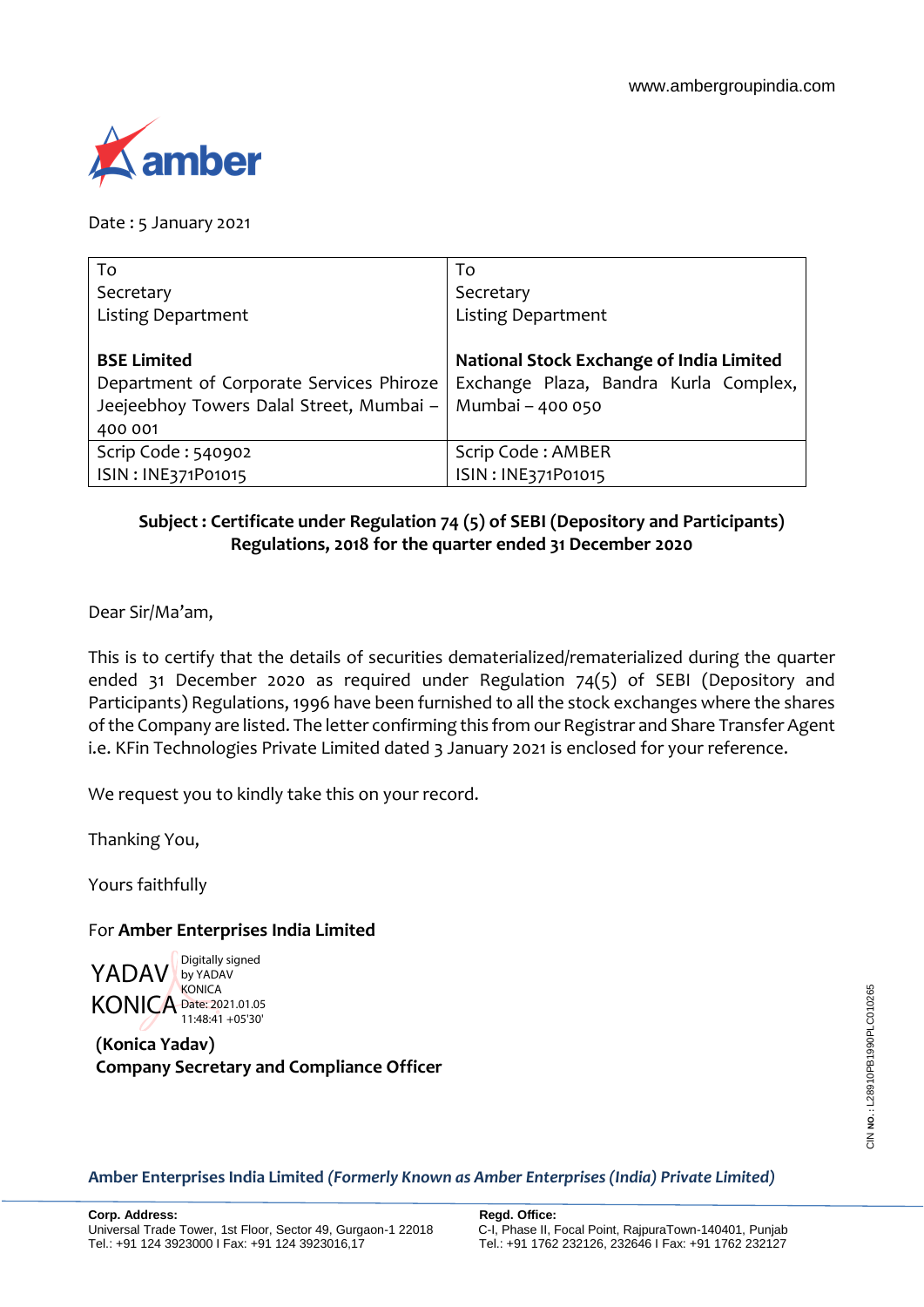

KFIN/MRVS/NSDL/74(5) E/1 Date: 03/01/2021

NATIONAL SECURITIES DEPOSITORY LIMITED TRADE WORLD 4TH FLOOR KAMALA MILLS COMPOUND SENAPATI BAPAT MARG LOWER PAREL MUMBAI - 400 013

Dear Sir(s), Sub: Certificate under Regulation 74(5) for the quarter ended December 31, 2020

We as Registrars, `Share Transfer and Depository Services agents of the AMBER ENTERPRISES INDIA LIMITED, certify that the details of securities dematerialized/rematerialized during the aforesaid period, as required under Regulation 74(5) of SEBI (Depositories and participants) Regulations 2018 have been furnished to all the Stock Exchanges where the shares of the company are listed.

Thanking you,

Yours faithfully, For KFIN TECHNOLOGIES PRIVATE LIMITED

K. Rey

Raj Kumar Kale Senior Manager

CC TO:

THE COMPANY SECRETARY AMBER ENTERPRISES INDIA LIMITED UNIVERSAL TRADE TOWER, 1ST FLOOR SECTOR-49, SOHNA ROAD, GURGAON 122018

**KFin Technologies Private Limited** 

(Formerly known as "Karvy Fintech Private Limited") **Registered & Corporate Office** 

Selenium Building, Tower-B, Plot No- 31 & 32, Financial District, Nanakramguda, Serilingampally, Hyderabad, Rangareddi, Telangana, India, 500032. Ph: +91 40 6716 2222, 7961 1000 | https://www.kfintech.com | CIN: U72400TG2017PTC117649